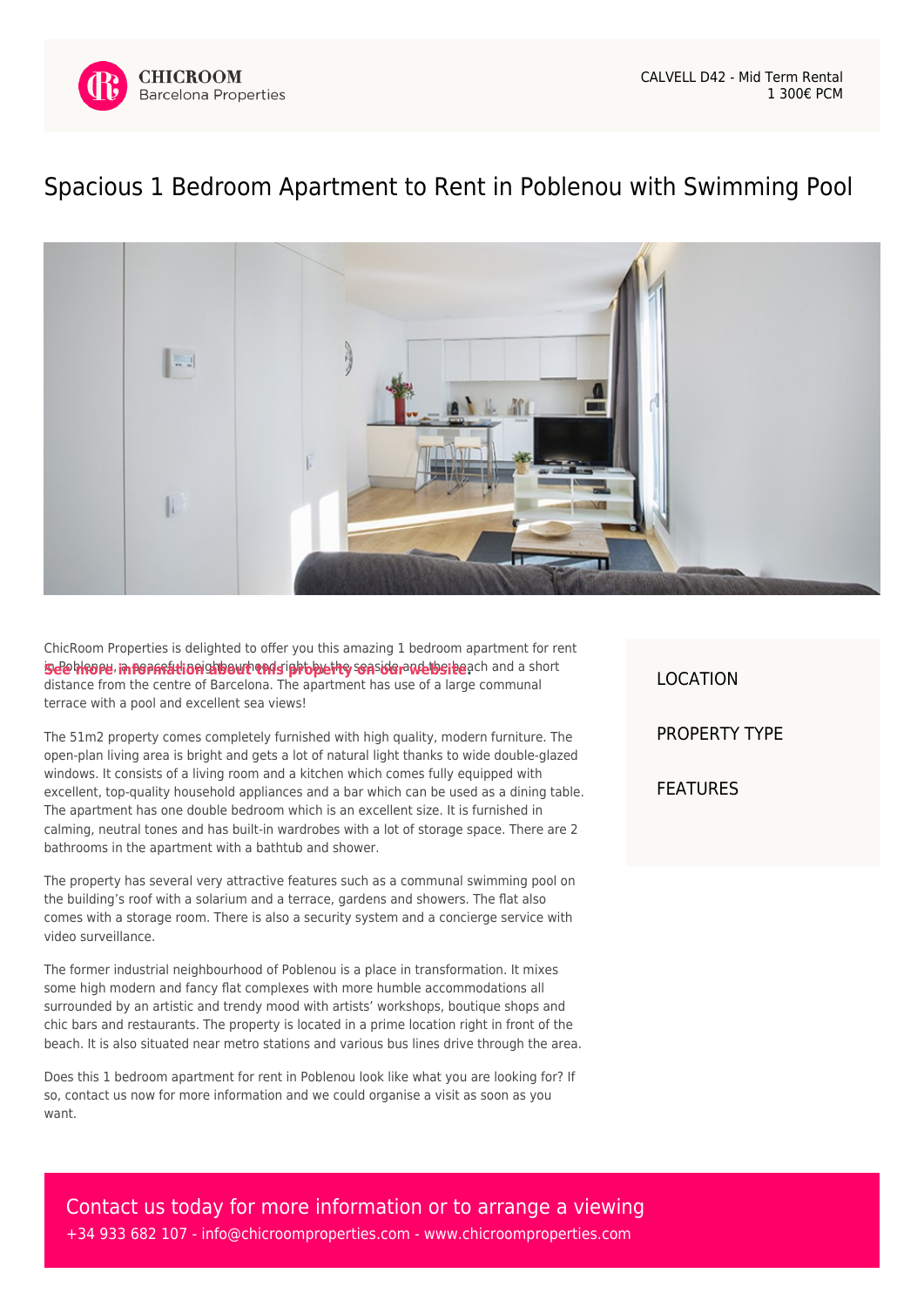

Conditions:

- MEDIUM TERM APARTMENT UNTIL JANUARY 2021.
- ALL THE APARTMENTS ARE FURNISHED AND COMPLETELY EQUIPPED.
- LIGHT, WATER AND WIFI BILLS ARE INCLUDED IN THE RENTAL PRICE.
- DEPOSIT FOR MEDIUM TERM RENTAL € 1,000 FOR STAY OF UP TO 3 MONTHS.
- DEPOSIT OF 1 MONTHS RENT FOR STAYS OF MORE THAN 3 MONTHS.
- THE APARTMENTS ARE CLEANED FOLLOWING THE INDICATIONS AND PROTOCOLS OF THE SANITARY AUTHORITIES.
- FINAL CLEANING €120 IN ALL CASES.

|       |  | Floor Bedrooms Bathrooms Area Price Available |                   |  |
|-------|--|-----------------------------------------------|-------------------|--|
| D42 4 |  |                                               | 51m2 €1300 Now!   |  |
| D52.5 |  |                                               | 51m2 $€1300$ Now! |  |